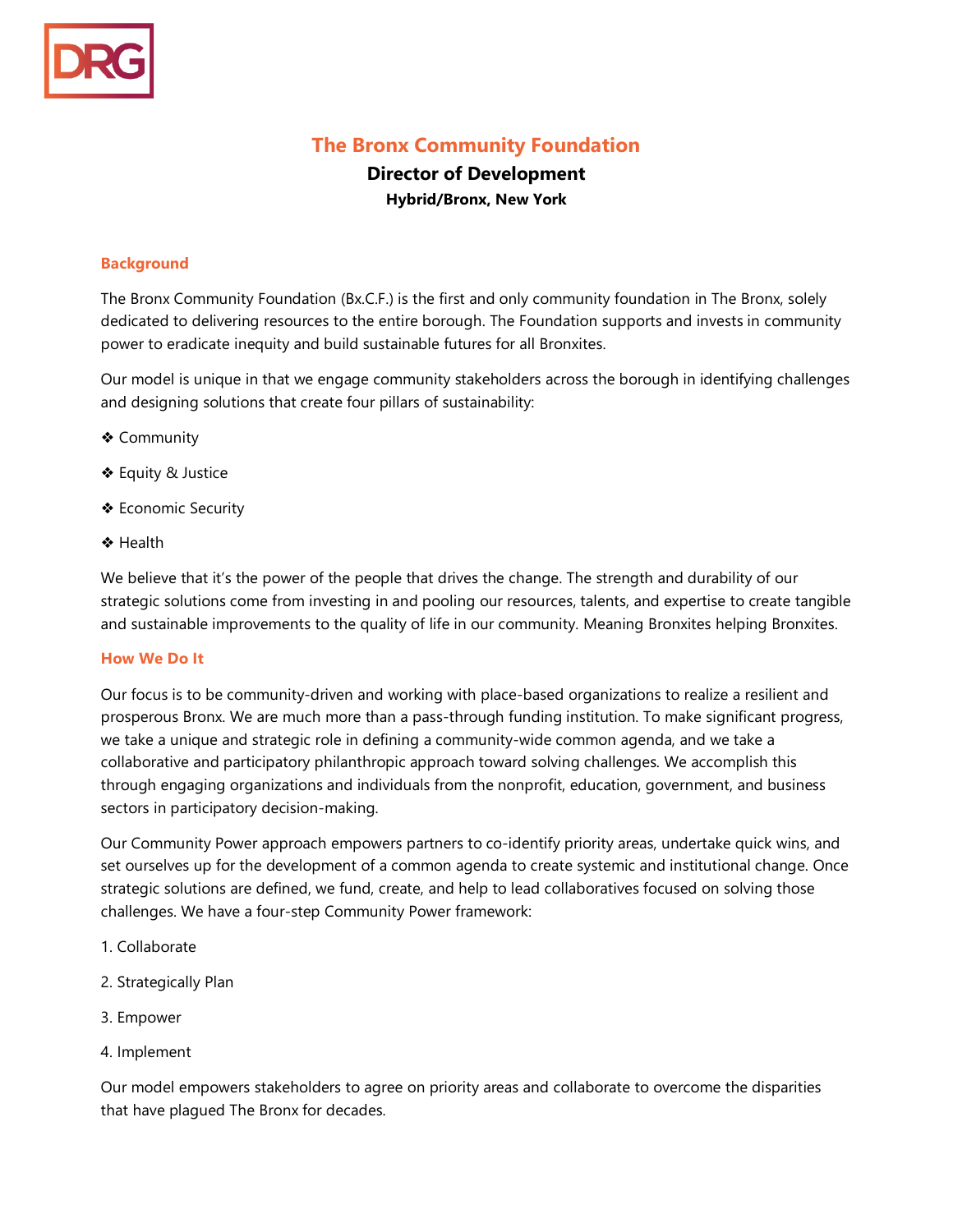#### **Position Summary**

The Bronx Community Foundation is a startup foundation that has been growing steadily and is now seeking to dramatically accelerate growth. The President & CEO is looking for a mission-focused, seasoned, strategic, and process-minded and execution-oriented development professional with experience in building and leading the creation and execution of a development strategy. In addition, the Director of Development will be a leader with experience building a fundraising team and processes, collaborating with a growing executive management team, and developing a performance culture among a group of diverse, talented individuals. The Director of Development will collaborate closely with the President and CEO, along with the Board of Directors, to attract, retain, cultivate, and engage a growing number of donors at the Foundation and will build, execute and manage the Development strategy, process and future team.

#### **Responsibilities**

#### *Development & Team Management*

- Develop and execute a comprehensive annual development plan and community engagement strategy in collaboration with the President and CEO and the Board of Directors
- Work with President and CEO and the Board of Directors to fundraise with a specific fundraising target to be agreed
- Manage contractors, volunteers, and interns, as needed to achieve development goals by seeking funding and/or resources for operational and programmatic activities; build out a development function and team (in the future)
- Create, lead and work with President and CEO on all internal and external development communications
- Execute and oversee all fundraising campaigns and appeals, including (but not limited to) regular and annual appeals, Giving Tuesday, funding circles, and events including the Annual Benefit
- Draft (or engage appropriate external parties to draft) grant agreements and proposals to a multitude of organizations and funders to advance the mission and vision of the foundation
- Conduct broad-based and in-depth prospect research to further build Master Prospect List
- Manage workflow of grant cycles and develops strategy around grant cycle; keep track of grants that the Foundation has received and ensure all reporting requirements are met on time
- Finalize the Development calendar including annual report, pitch decks, and various fundraising materials throughout the year
- Identify and support professional development opportunities to help strengthen the Development team

## *Donor & Board Relations*

- Prospect, steward, and manage relationships with all levels of donors & Board of Directors
- Help develop strategy for cultivating and engaging multifaceted donor groups, including Corporations, Foundations, Public Sector, Individual Donors, etc.
- Serve as the primary business contact; send regular updates of special accomplishments & events taking place at the Foundation to various constituents
- Assist the President and CEO in establishing and cultivating relationships with key individuals at corporate institutions and major donors in Bx.C.F network

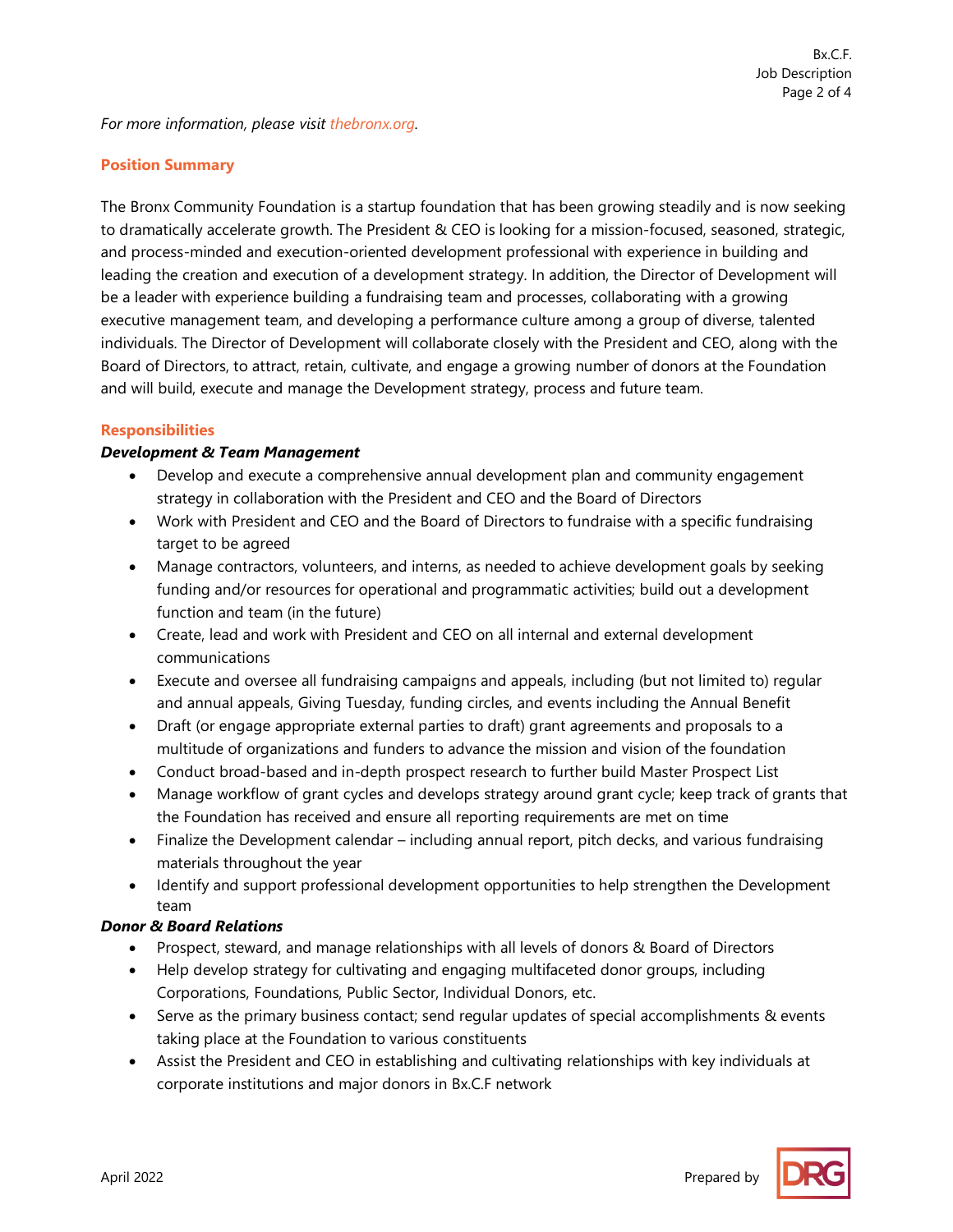• Plan, organize and coordinate special events, including but not limited to the Foundation's Annual Benefit, service days, investment pitch events, funding circles, and other special initiatives

#### *Management & Administrative*

- Participate in regular Leadership Team meetings and provide leadership throughout the organization as it relates to development, building a culture of philanthropy, and setting organizational goals aligned with the Foundation's organizational mission, values, and commitment to racial equity
- Manage, execute, evaluate and advocate for the efficiency and advancement of the team's tools and processes including, but not limited to, Salesforce, Classy, financial audit preparation, and various finance/development reports
- Report out regularly on fundraising benchmarks met to date, including contributed income, institutional funding, donors renewed, reactivated, and acquired
- Strategize, advocate for and support the roll out, onboarding, and evaluation of organization-wide data collection systems that support development / fundraising efforts
- Project forecasts for the organization's operating budget in collaboration with the Finance Department and the President and CEO; develop and manage the yearly development budget, track monthly expenses, and hold quarterly check-ins with Finance
- Co-develop and co-facilitate the Development and Finance quarterly retreats; lead regular Development Meetings and contribute to maintaining an accurate agenda
- Develop the Bx.C.F. Annual Report
- Assist with large-scale organization-wide events as needed

## **Qualifications**

Candidates for the Director of Development should be seasoned and well-connected fundraisers with 8+ years of fundraising experience at mission-driven organizations. In addition, candidates will have:

- Successful track record of developing and executing comprehensive development plans, achieving fundraising goals, and a passion for diversifying a donor base- – racially, socio-economically, etc.
- Confidence sharing the Foundation's work and stories with Board members, donors and community partners; experience in cultivating, closing, and stewarding gifts at every level
- Demonstrated experience scaling up organizations and building a team; capacity to enforce accountability, develop and empower staff and leaders from the bottom up
- Excellent interpersonal, verbal and general communication skills; an ability to relate to diverse groups of people from all social and economic segments of the community
- Creative problem solving, decision making and strategic planning skills; a self-starter who believes in the power of community and working together to achieve goals
- Excellent project management and organizational skills, and the ability to gracefully manage tight timelines in a fast-paced working environment and multiple projects concurrently
- Strong attention to detail, especially in getting to know individual donors, their interests and connections to the organization
- Strong leadership skills, with an emphasis on listening, empathy, collaboration and effective communication based on honest feedback and radical candor